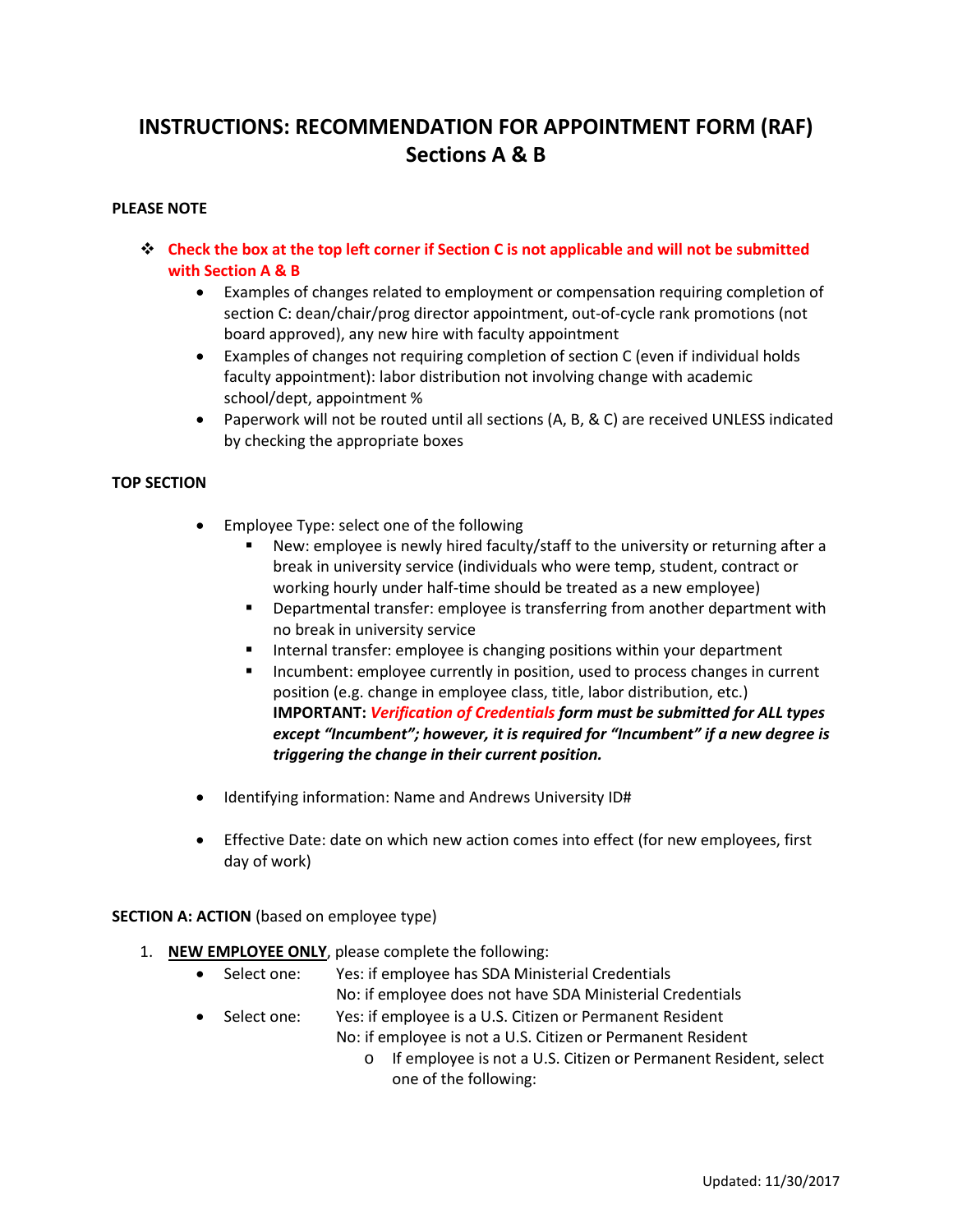- Inter-Divisional call: if employee has been called from another Adventist world division to serve at Andrews University (NAD)
- **IF Independent Transfer: if employee is independently** moving from another Adventist world division
- No denominational connection: if employee has no prior denominational service outside of NAD

#### 2. **New/Transfer/Internal Transfer ONLY**

- New Budget: position is newly-approved in the department
- Replacing Budget: employee is replacing a previous employee in this position, also indicate employee Name and ID# to be replaced

#### 3. **Incumbent ONLY:** check all that apply

- Hourly to Salary: employee's classification is changing from hourly to salary
- Change in Title: employee has a change in position title
- Change in Grade and/or Step: employee has a grade change (Staff), grade and/or step change (Faculty)
- Change in Appointment %: employee has a change in percentage of full salary appointment
- Change in Salary: employee has a change in salary
- Change in Labor Distribution: employee's salary is to be charged to a different organization # or will be distributed differently
- Other: please indicate other change

#### **SECTION B: EMPLOYMENT & COMPENSATION**

- Title: indicate title of position; for additional academic title for faculty, enter in Section C
- Dept Name and Orgn #: indicate department name and finance organization number for supervisory responsibility
- Select one of the following:
	- Administrator: for high-level administrative positions (e.g. Vice-Presidents, Deans)
	- **Faculty: for teaching appointment positions (includes Chairs)**
	- **Staff: for staff appointment positions (includes Directors)**
- Amount Budgeted: amount budgeted for position
- Annual Salary Rate: annual salary approved by Compensation Analyst (Staff), corresponding salary per Faculty pay chart (Faculty)
- Table (Faculty ONLY): see Faculty pay chart (contact Chair or Dean for chart)
- Grade: indicate grade of position (Staff), see Faculty pay chart (Faculty)
- Step (Faculty ONLY): see Faculty pay chart (contact Chair or Dean for chart)
- Appointment %: percentage of full (100%) salary appointment
- Salary Labor Distribution: please indicate full salary labor distribution as well allocation percentage (these numbers should correspond to the salary budget line in your financial budget)
- Special Circumstances: please indicate in the space provided any special circumstances applicable to this appointment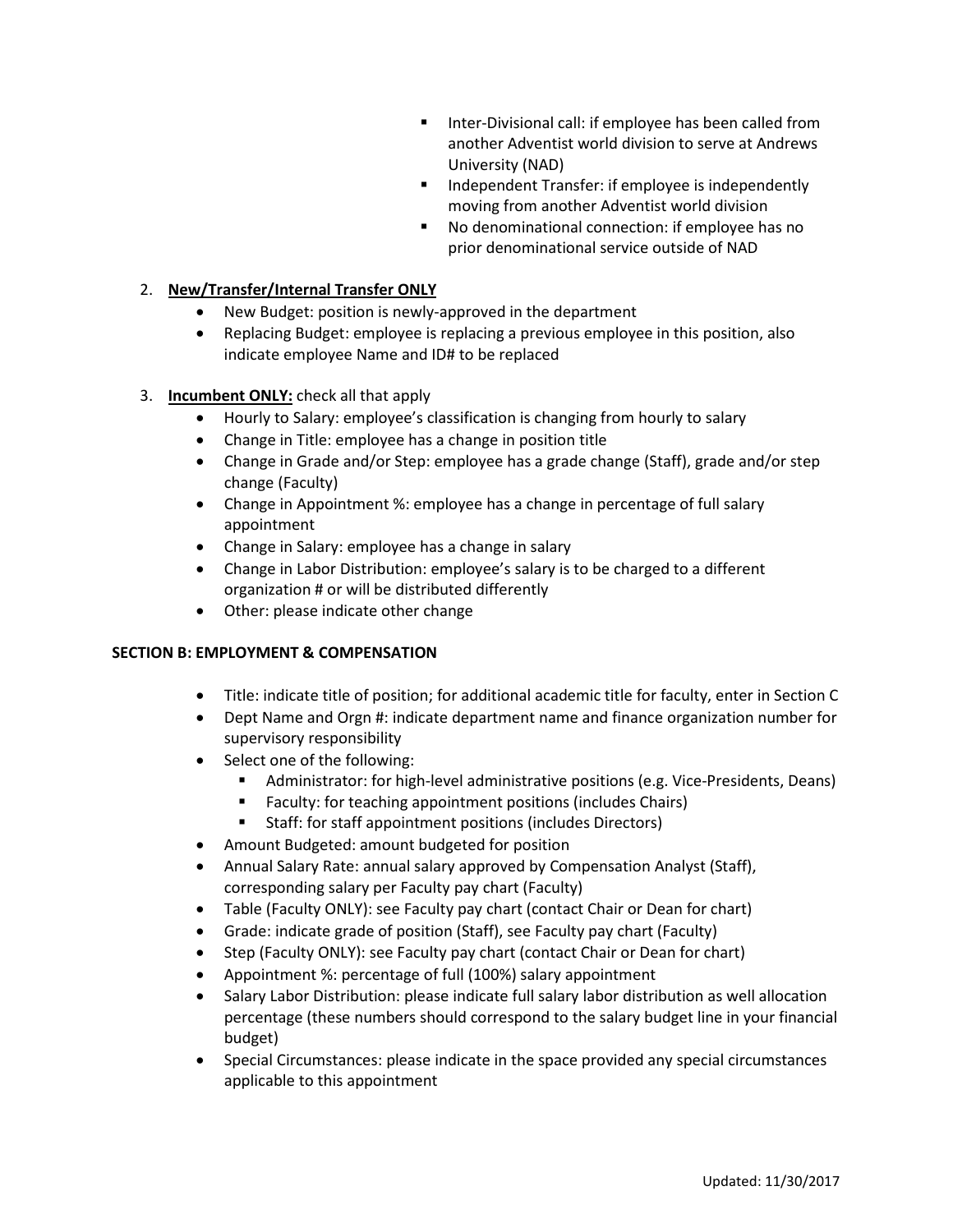#### **APPROVALS**

- 1. Obtain signature approvals from the following before submission:
	- First Level Supervisor: employee's immediate supervisor (**IMPORTANT**: enter ID#)
	- Next Level Supervisor: supervisor of employee's immediate supervisor (**IMPORTANT**: enter ID#)
	- Vice President: for non-academic areas only
- 2. Provost, Controller, Compensation Analyst, HR Director: signatures for these individuals will be obtained by Employment Office upon submission of RAF